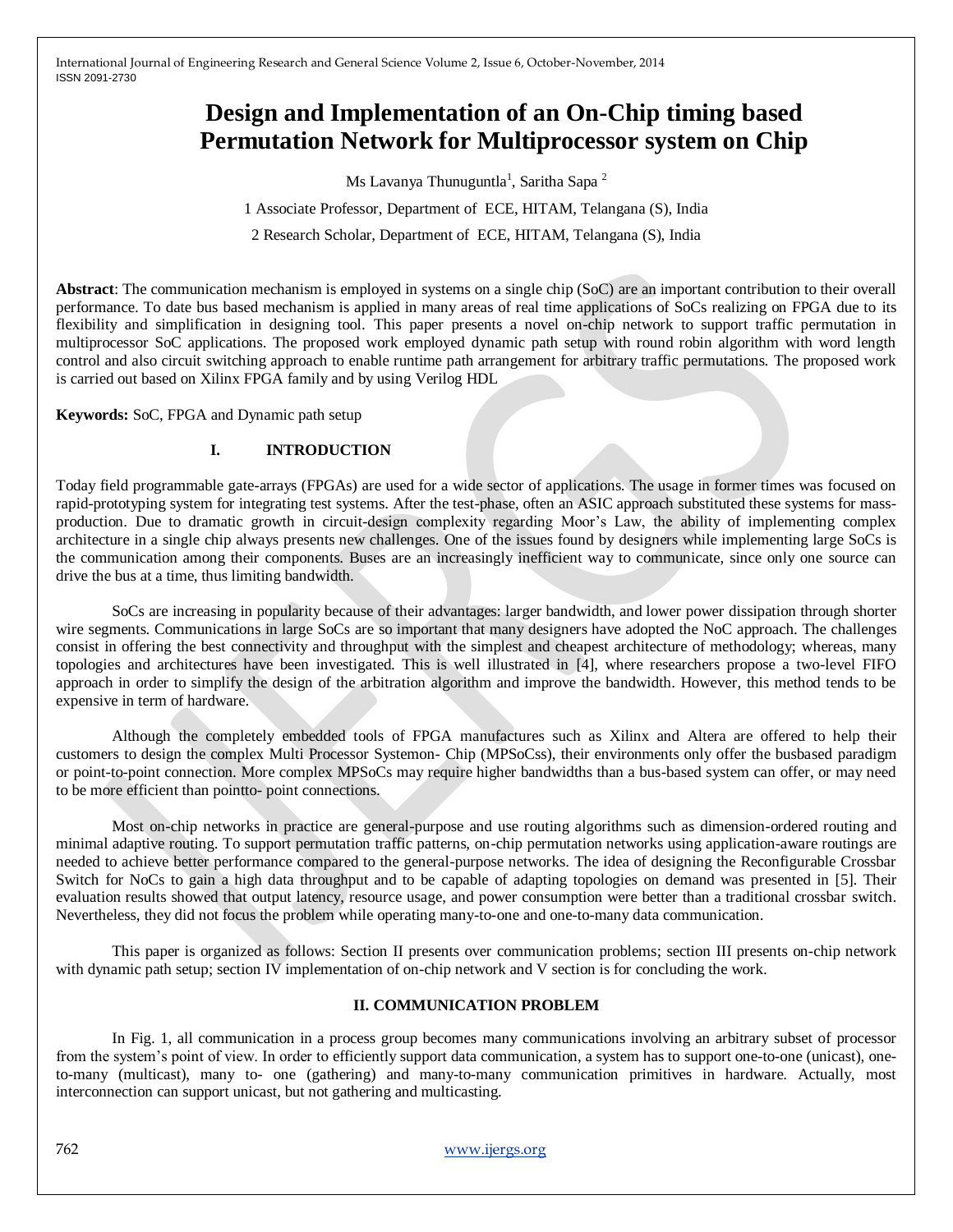

**Fig. 1.** System's point of view

In Fig. 2(a) shows a multicast communication with three destinations where process P0 has to send the same data to three processors: P1, P2 and P3. Without the multicast functionality on interconnection, the system can use unicast functionality to send data to all destinations sequentially. However, blocking will occur, if P0 is executing sending state to P1, and P1 has not yet execute receiving state, P0 is blocked; meanwhile, P2 is executing receiving state, and is blocked because P0 has not yet executed sending state. Obviously, system resources are wasted due to unnecessary blocking. Fig.2(b) shows gathering data communication from three sources to one destination. Because of sending data from all sources, congestion is found at destination where it can be reduced by applying source priority. Supposing P1,P2 and P3 are the first, second and third priorities. While their data arrive at P0, the data from P1 will be the first forwarding; meanwhile, the rest will be buffered. Thus, the output latency of system will increase, and buffer will also require.



**Fig. 2.** a) One-to-many b) Many-to-one

### **III. ON CHIP NETWORK DESIGN**

The key idea of proposed on-chip network design is based on a pipelined circuit-switching approach with a dynamic pathsetup scheme supporting runtime path arrangement.



Fig. 3. Switch-by-switch interconnection and path-diversity capacity.

Fig. 3. The bit format of the handshake includes a 1-bit *Request (Req)* and a 2-bit *Answer (Ans)*. Req=1is used when a switch requests an idle link leading to the corresponding downstream switch in the setup phase. The req=1 is also kept during data transfer along the set up path. A req=0 denotes that the switch releases the occupied link. This code is also used in both the setup and the release phases. An ans=01 (ack) means that the destination is ready to receive data from the source. When the ans=01 propagates back to the source, it denotes that the path is set up, then a data transfer can be started immediately. An ans=11 (nack) is reserved for end-to-end flow control when the receiving circuit is not ready to receive data due to being busy with other tasks, or overflow at the receiving buffer, etc. An ans=10 (*Block*) means that the link is blocked. This *Block* code is used for a backpressure flow control of the dynamic pathsetup scheme.

### **Switching Node Designs**

 Three kinds of switches are designed for the proposed on-chip network. These switches are all based on a common switch architecture shown in Fig. 4, with the only difference being in the probe routing algorithms. This common architecture has basic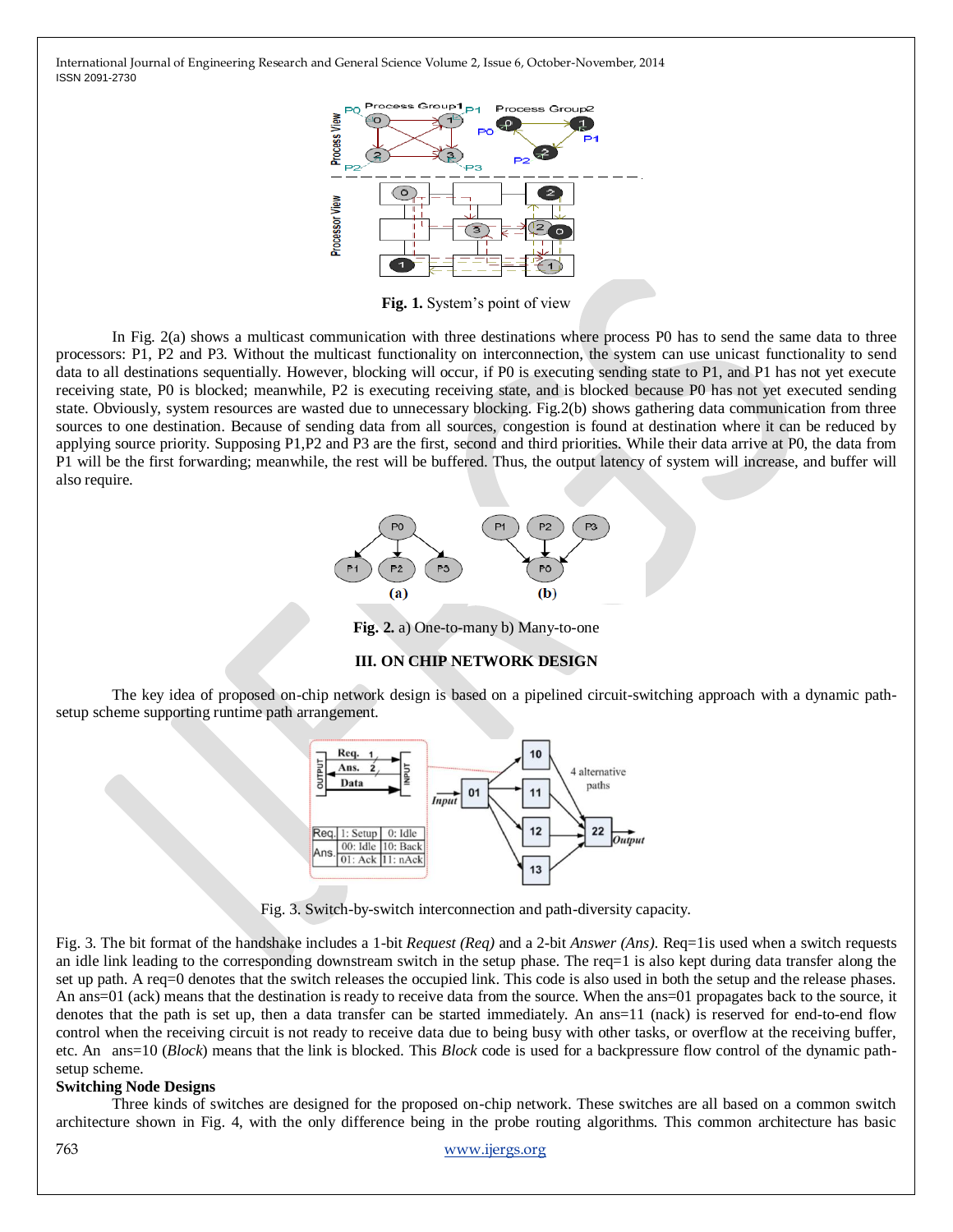components: INPUT CONTROLs (ICs), OUTPUT CONTROLs (OCs), an ARBITER, and a CROSSBAR. Incoming probes in the setup phase can be transported through the data paths to save on wiring costs. The ARBITER has two functions: first, crossconnecting the Ans\_Outs and the ICs through the Grant bus, and second, as a referee for the requests from the ICs. When an incoming probe arrives at an input, the corresponding IC observes the output status through the Status bus, and requests the ARBITER to grant it access to the corresponding OC through the Request bus. When accepting this request, the ARBITER cross-connects the corresponding Ans\_Out with the IC through the Grant bus with its first function. With the second function, the ARBITER, based on a pre-defined priority rule, resolves contention when several ICs request the same free output. After this resolution, only one IC is accepted, whereas the rest are answered as facing a blocked link. The IC is implemented with finite-state machine (FSM). The probe routing algorithm and the operation of the switches are controlled according to this FSM implementation.



Fig. 4. Common switch architecture.

# **IV. IMPLEMENTATION OF ON-CHIP NETWORK**



**Fig. 5.** 6x6 switch-based crossbar structure.

The major components that make up the switch-based crossbar consist of Input Port module, Switch module and Output Port module. Depending on the kind of channels and switches, there are two alternatives for designing switch-based crossbar: unidirectional and bidirectional [6]. In this paper, unidirectional switch-based crossbar is selected and simplified with 6x6 switchbased crossbar structure shown in Fig. 1 because of resource constraint. Obviously, transmitting data from a Source Node to a Destination Node require crossing the link between the Source Node and the Input Port module, and the link between the Output Port module and the Destination Node where the Switch module in data path will dynamically establish the link for the Output Port module according to switching protocol.

According to the 6x6 switch-based crossbar architecture, its switching protocol shows in Fig. 5. Because of resource constraint on the target FPGA [2], data width, the N.of word register, the destination port register are 16,10 and 6 bits respectively. Moreover, synchronous protocol is applied to synchronize all modules in the switch-based crossbar-Clock signal, Ready signal and acknowledge signal.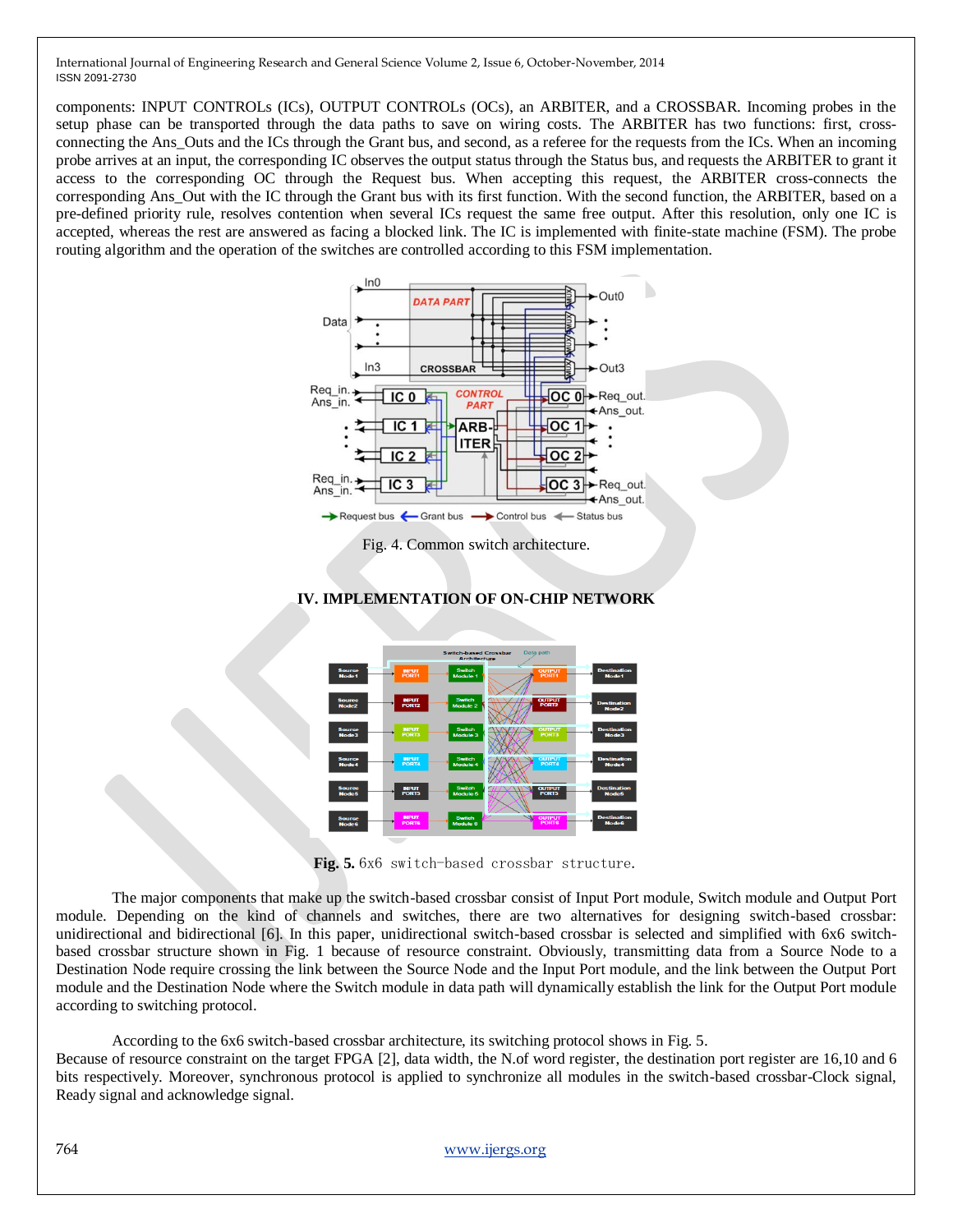| 15 |             |  | 109 |                 |  |
|----|-------------|--|-----|-----------------|--|
|    | 6 5 4 3 2 1 |  |     | Number of words |  |

**Fig. 6.** 16-bit switching protocol

Fig.6 shows the 10-bit Last Significant Bit (LSB) of switching protocol, which defines the number of packets, required transferring from a Source Node to a Destination Node, where the maximum is 1,024 packets per time, and the rest define the Destination Node. For example, when the Source Node1 wants to transfer 100 packets to the Destination Node number 3 and 4, the 16-bit switching protocol has to be 0011\_0000\_0110\_0100 (0x3064H).

## **Input Port module**

Its behavior shows in Fig. 7 based on switching conceptual [1]. At the beginning, the state is in an idle state, and then the header ready signal enables HIGH to inform a Source Node that ready to read the switching protocol. As soon as the 16-bit switching protocol is asserted at the Data in signal and the Data in valid signal, the state goes to the next check state. In this state, the 16-bit switching protocol is separated and written on the N.of word register and the destination port register resided in FSM module, where 10-bit low and 6-bit high are written on the N.of word register and the destination port register; meanwhile, the register port signal is read to check, whether or not the required destination ports are free.



If it is free, the state will go to the req state. In the req state, the N.of words register, the destination port register and the req signal are read and presented on the N.of words signal and the N.of word valid signal. When the rsp signal enables HIGH, the channel for transferring data is guaranteed, and the state goes to the Run state. In the Run state, the data in ready signal enables HIGH. The 16 bit data in signal and the data in valid signal are sequentially asserted into

the channel. When the lasts data is completely forwarded, the rsp signal from the Output port module will enable LOW, and the state will start to the next cycle.

# **Output Port module**



**Fig. 8. a)** *Output Port module* Architecture **b)** Flow control diagram

765 www.ijergs.org